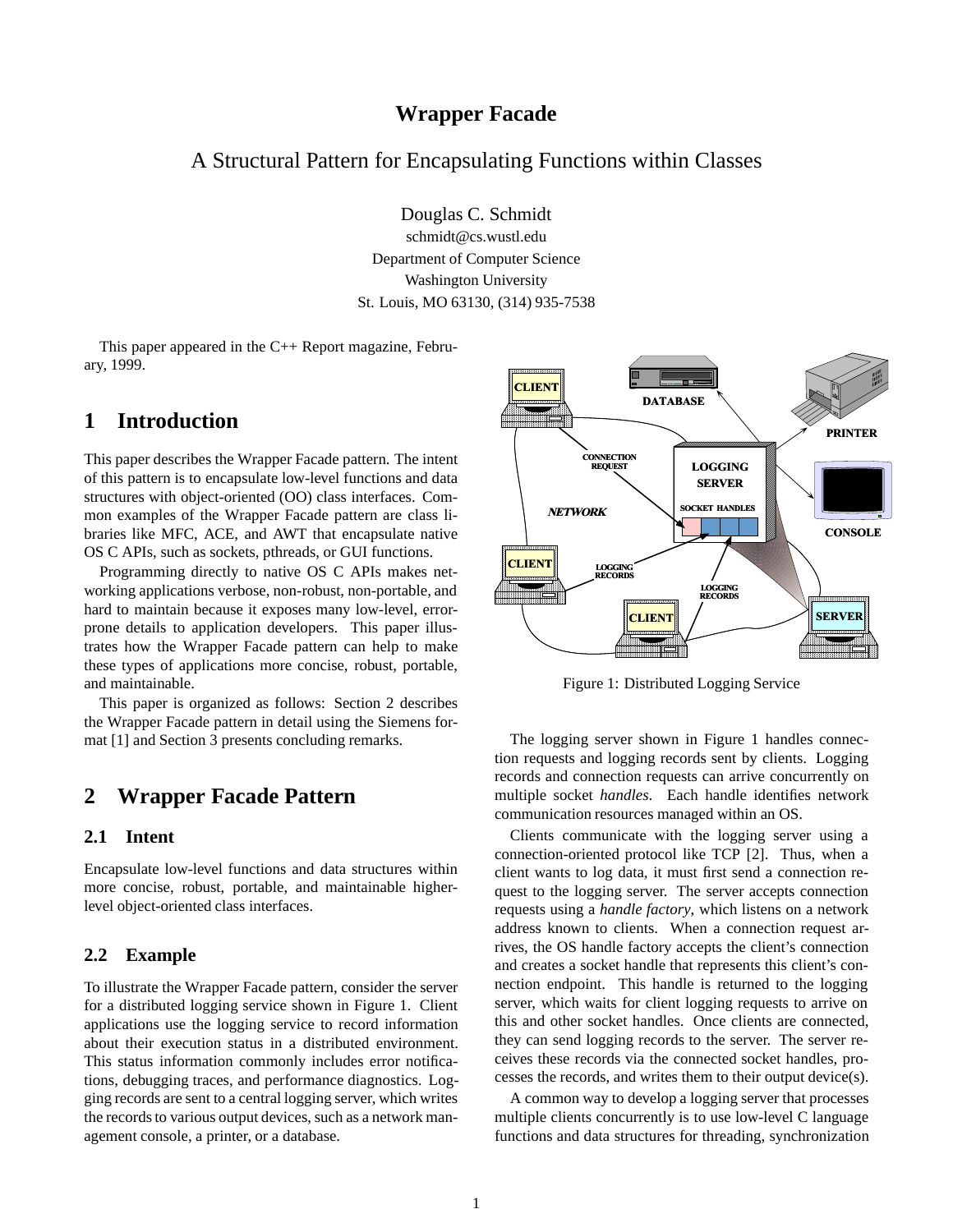and network communication. For instance, Figure 2 illustrates the use of Solaris threads [3] and the socket [4] network programming API to develop a multi-threaded logging server.



Figure 2: Multi-threaded Logging Server

In this design, the logging server's handle factory accepts client network connections in its main thread. It then spawns a new thread that runs a logging handler function to process logging records from each client in a separate connection. The following two C functions illustrates how to implement this logging server design using the native Solaris OS APIs for sockets, mutexes, and threads.<sup>1</sup>

```
// At file scope.
// Keep track of number of logging requests.
static int request count;
// Lock to protect request_count.
static mutex_t lock;
// Forward declaration.
static void *logging_handler (void *);
// Port number to listen on for requests.
static const int logging port = 10000;
// Main driver function for the multi-threaded
// logging server. Some error handling has been
// omitted to save space in the example.
int
main (int argc, char *argv[])
{
  struct sockaddr_in sock_addr;
  // Handle UNIX/Win32 portability differences.
#if defined (_WINSOCKAPI_)
 SOCKET acceptor;
#else
  int acceptor;
#endif /* _WINSOCKAPI_ */
  // Create a local endpoint of communication.
  acceptor = socket (PF_INET, SOCK_STREAM, 0);
```

```
1
Readers who are not interested in the complete code details of this ex-
ample can skip to the pattern's Context in Section 2.3.
```

```
// Set up the address to become a server.
 memset (reinterpret_cast <void *> (&sock_addr),
          0, sizeof sock_addr);
 sock_addr.sin_family = AF_INET;
 sock_addr.sin_port = htons (logging_port);
 sock_addr.sin_addr.s_addr = htonl (INADDR_ANY);
   // Associate address with endpoint.
 bind (acceptor,
        reinterpret cast <struct sockaddr *>
          (&sock_addr),
        sizeof sock_addr);
  // Make endpoint listen for connections.
 listen (acceptor, 5);
  // Main server event loop.
 for (i; j) {
   thread \dot{t} t id;
    // Handle UNIX/Win32 portability differences.
#if defined (_WINSOCKAPI_)
   SOCKET h;
#else
    int h;
#endif /* _WINSOCKAPI_ */
    // Block waiting for clients to connect.
    int h = accept (acceptor, 0, 0);// Spawn a new thread that runs the
    // <logging_handler> entry point and
    // processes client logging records on
    // socket handle <h>.
    thr_create (0, 0,
                logging_handler,
                reinterpret_cast <void *> (h),
                THR_DETACHED,
                \&t id);
 }
  /* NOTREACHED */
 return 0;
}
```
The logging handler function runs in a separate thread of control, *i.e.*, one thread per connected client. It receives and processes logging records on each connection, as follows:

```
// Entry point that processes logging records for
// one client connection.
void *logging_handler (void *arg)
{
  // Handle UNIX/Win32 portability differences.
#if defined (_WINSOCKAPI_)
 SOCKET h = reinterpret_cast <SOCKET> (arg);
#else
 int h = reinterpret_cast <int> (arg);
#endif /* _WINSOCKAPI_ */
 for (i; j)UINT_32 len; // Ensure a 32-bit quantity.
    char log_record[LOG_RECORD_MAX];
    // The first <recv> reads the length
    // (stored as a 32-bit integer) of
    // adjacent logging record. This code
    // does not handle "short-<recv>s".
    ssize t n = recv
      (h,
      reinterpret_cast <char *> (&len),
       sizeof len, 0);
    // Bail out if we don't get the expected len.
    if (n <= sizeof len) break;
    len = ntohl (len); // Convert byte-ordering.
    if (len > LOG_RECORD_MAX) break;
```

```
// The second <recv> then reads <len>
```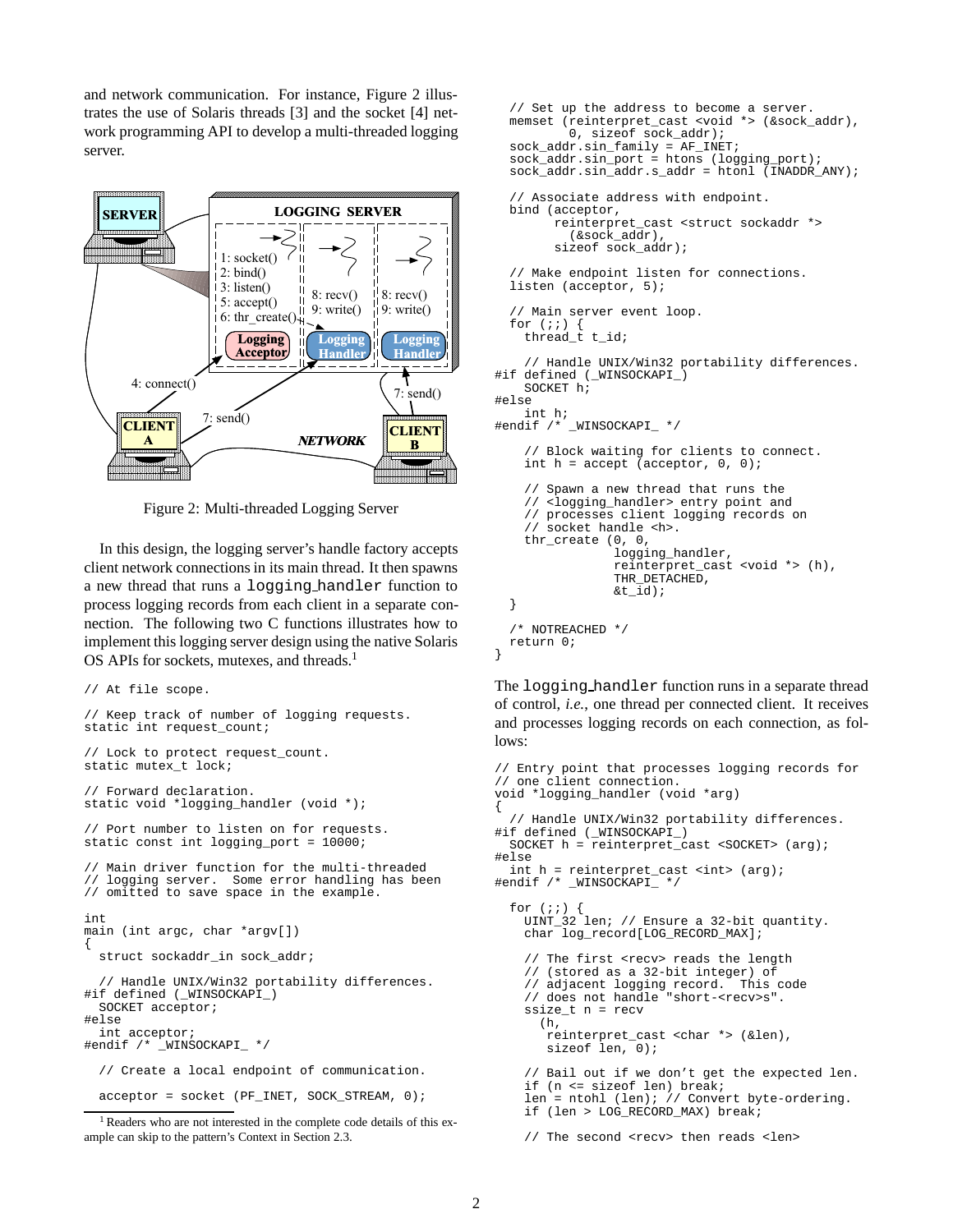```
// bytes to obtain the actual record.
  // This code handles "short-<recv>s".
  for (size_t nread = 0;nread < len;
       nread += n) {
    n = recv (h,log_record + nread,
              len - nread, 0);
    // Bail out if an error occurs.
    if (n \leq 0)return 0;
  }
 mutex_lock (&lock);
  // Execute following two statements in a
  // critical section to avoid race conditions
  // and scrambled output, respectively.
  ++request_count; // Count # of requests received.
  if (write (1, \text{log record}, \text{len}) = -1)
    // Unexpected error occurred, bail out.
    break;
 mutex_unlock (&lock);
}
close (h);
return 0;
```
Note how all the threading, synchronization, and networking code is programmed using the low-level C functions and data structures provided by the Solaris operating system.

### **2.3 Context**

}

Applications that access services provided by low-level functions and data structures.

### **2.4 Problem**

Networking applications are often written using the lowlevel functions and data structures illustrated in Section 2.2. Although this is common practice, it causes problems for application developers by failing to resolve the following forces:

**Verbose, non-robust programs:** Application developers who program directly to low-level functions and data structures must repeatedly rewrite a great deal of tedious software logic. In general, code that is tedious to write and maintain often contains subtle and pernicious errors.

For instance, the code for creating and initializing an acceptor socket in the main function in Section 2.2 is prone to errors, such as failing to zero-out the sock addr or not using htons on the logging port number [5]. The mutex lock and mutex unlock are also easy to misuse. For example, if the write call returns  $-1$  the logging handler code breaks out of the loop without releasing the mutex lock. Similarly, the socket handle h will not be closed if the nested for loop returns when it encounters an error.

Lack of portability: Software written using low-level functions and data structures is often non-portable between different OS platforms and compilers. Moreover, it's often not even portable to program to low-level functions

across different versions of the same OS or compiler. Nonportability stems from the lack of information hiding in lowlevel APIs based on functions and data structures.

For instance, the logging server implementation in Section 2.2 has hard-coded dependencies on several nonportable native OS threading and network programming C APIs. In particular, the use of thr create, mutex lock, and mutex unlock is not portable to non-Solaris OS platforms. Likewise, certain socket features, such as the use of int to represent a socket handle, are not portable to non-UNIX platforms like WinSock on Win32, which represent a socket handle as a pointer.

**High maintenance effort:** C and C++ developers typically achieve portability by explicitly adding conditional compilation directives into their application source code using #ifdefs. However, using conditional compilation to address platform-specific variations *at all points of use* increases the *physical design* complexity [6] of application source code. It is hard to maintain and extend such software since platform-specific implementation details are scattered throughout the application source files.

For instance, the #ifdefs that handle Win32 and UNIX portability with respect to the data type of a socket, *i.e.*, SOCKET vs. int, impedes the readability of the code. Developers who program to low-level C APIs like these must have intimate knowledge of many OS platform idiosyncrasies to write and maintain this code.

As a result of these drawbacks, developing applications by programming directly to low-level functions and data structures is rarely an effective design choice for application software.

## **2.5 Solution**

An effective way to ensure applications avoid accessing low-level functions and data structures directly is to use the *Wrapper Facade* pattern. For each set of related functions and data structures, create one or more wrapper facade classes that encapsulate low-level functions and data structures within more concise, robust, portable, and maintainable methods provided by the wrapper facade interface.

### **2.6 Structure**

The structure of the participants of the Wrapper Facade pattern is illustrated in the following UML class diagram:

| client        |                            |
|---------------|----------------------------|
|               | $\downarrow$ 1: method k() |
| Wrapper       | 2: function $k()$          |
| <b>Facade</b> | <b>Functions</b>           |
| method $1()$  | function $1()$             |
| method $m()$  | function $n()$             |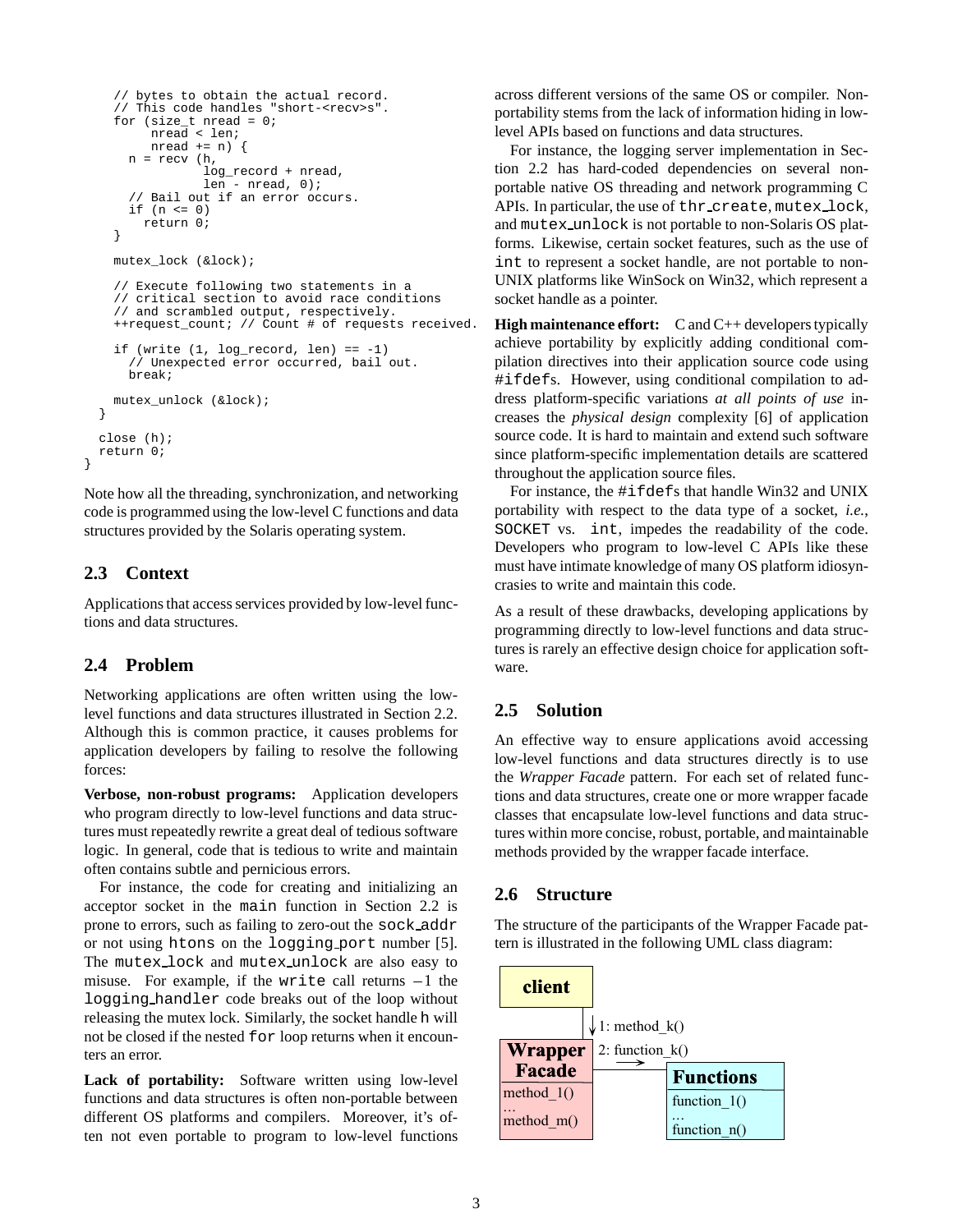The key participants in the Wrapper Facade pattern include the following:

#### **Functions:**

 The *Functions* are existing low-level functions and data structures that provide a cohesive service.

#### **Wrapper Facade:**

 The *Wrapper Facade* is a set of one or more classes that encapsulate the Functions and their associated data structures. The Wrapper Facade provides methods that forward client invocations to one or more of the lowlevel Functions.

#### **2.7 Dynamics**

The following figure illustrates the collaborations in the Wrapper Facade pattern:



These collaborations are straightforward, as described below:

**1. Client invocation:** The client invokes a method via an instance of the Wrapper Facade.

**2. Forwarding:** The Wrapper Facade method forwards the request to one or more of the underlying Functions that it encapsulates, passing along any internal data structures needed by the function(s).

### **2.8 Implementation**

This section explains the steps involved in implementing components and applications with the Wrapper Facade pattern. We illustrate how these Wrapper Facades overcome the problems with verbose, non-robust programs, lack of portability, and high maintenance effort plaguing the solution that used low-level functions and data structures.

Figure 3 illustrates the structure and participants in this example, which is based on the logging server described in Section 2.2 The examples in this section apply the reusable components from the ACE framework [7]. ACE provides a rich set of reusable C++ wrappers and framework components that perform common communication software tasks across a wide range of OS platforms.

The following steps can be taken to implement the Wrapper Facade pattern:



Figure 3: Multi-threaded Logging Server

**1. Identify the cohesive abstractions and relationships among existing functions:** Conventional APIs like Win32, POSIX, or X Windows that are implemented as individual functions and data structures provide many cohesive abstractions, such as mechanisms for network programming, synchronization and threading, and GUI management. Due to the lack of data abstraction support in low-level languages like C, however, it is often not immediately obvious how these existing functions and data structures are related to each other. Therefore, the first step in applying the Wrapper Facade pattern is to identify the cohesive abstractions and relationships among the lower level functions in an existing API. In other words, we define an "object model" by clustering the existing low-level API functions and data structures into one or more classes.

In our logging example, we start by carefully examining our original logging server implementation. This implementation used many low-level functions that actually provide several cohesive services, such as synchronization and network communication. For instance, the mutex lock and mutex unlock functions are associated with a mutex synchronization abstraction. Likewise, the socket, bind, listen, and accept functions play various roles as a network programming abstraction.

**2. Cluster cohesive groups of functions into Wrapper Facade classes and methods:** This step can be broken down into the following substeps:

In this step, we define one or more wrapper facade classes for each group of functions and data structures that are related to a particular abstraction.

**A. Create cohesive classes:** We start by define one or more wrapper facade classes for each group of functions and data structures that are related to a particular abstraction. Several common criteria used to create cohesive classes include the following: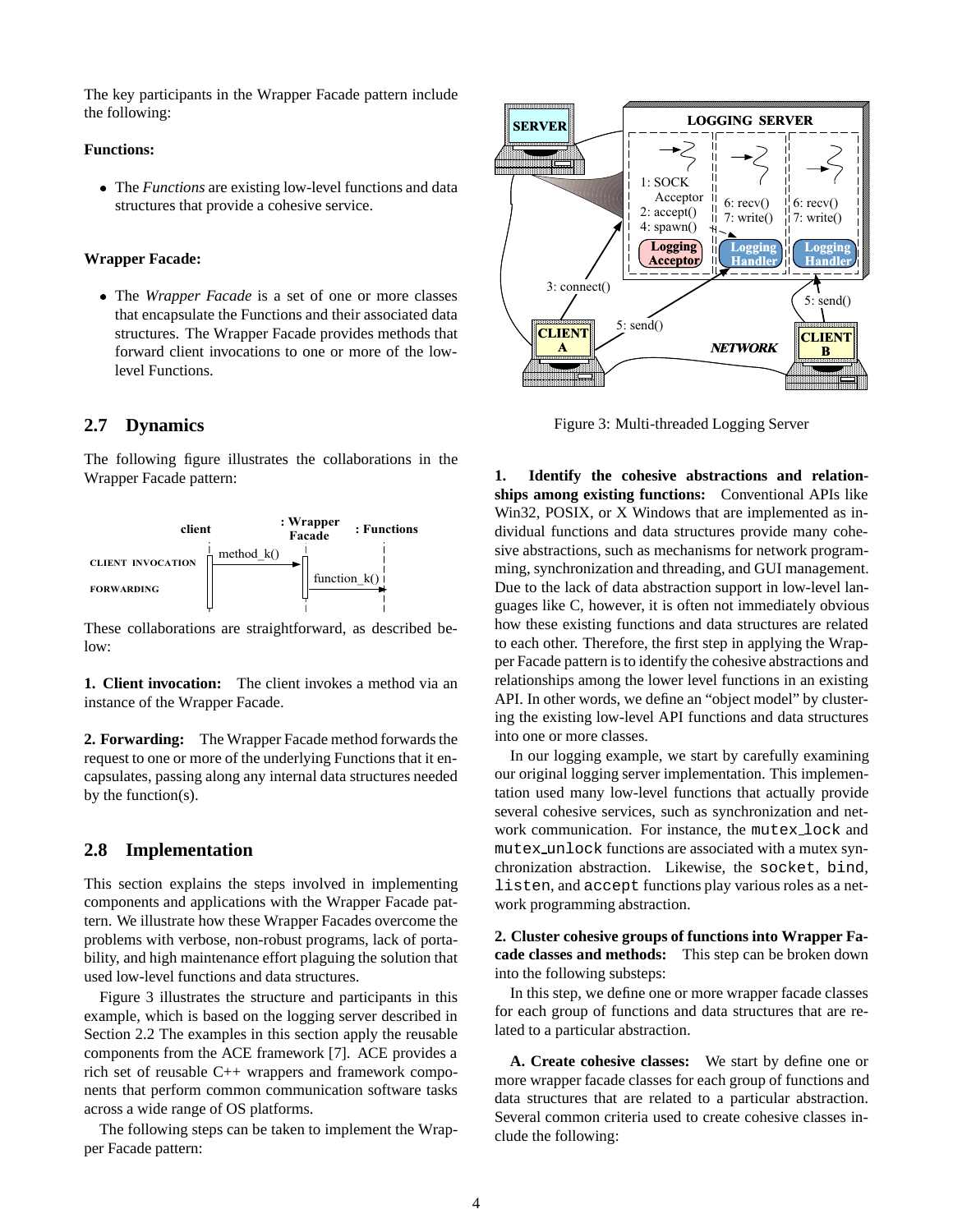- Coalesce functions with high *cohesion* into individual classes, while minimizing unnecessary *coupling* between classes.
- Determine what is *common* and what is *variable* in the underlying functions and to group functions into classes that isolate the variation behind a uniform interface.

In general, if the original API contains a wide range of related functions it may be necessary to create several wrapper facade classes in order to properly separate concerns.

**B. Coalesce multiple individual functions into class methods:** In addition to grouping existing into classes, it is also often beneficial to combine multiple individual functions into a smaller number of methods in each wrapper facade class. For instance, this design may be necessary to ensure that a group of low-level functions are called in the appropriate order.

**C. Select the level of indirection:** Most wrapper facade classes simply forward their method calls directly to the underlying low-level functions. If the wrapper facade methods are inlined there may be no additional indirection compared to invoking the low-level functions directly. To enhance extensibility, it is also possible to add another level of indirection by dynamically dispatching the wrapper facade method implementations. In this case, the wrapper facade classes play the role of the *Abstraction* in the Bridge pattern [8].

**D. Determine where to handle platform-specific variation:** Minimizing platform-specific application code is an important benefit of using the Wrapper Facade pattern. Thus, although wrapper facade class method *implementations* may differ across different OS platforms they should provide uniform, platform-independent *interfaces*.

One strategy for handling platform-specific variation is to #ifdefs the wrapper facade class method implementations. When #ifdefs are used in conjunction with autoconfiguration tools, such as GNU autoconf, uniform, platform-independent wrapper facades can be created with a single source tree. An alternative strategy is to factor out different wrapper facade class implementations into separate directories, *e.g.*, one per platform, and configure the language processing tools to include the appropriate wrapper facade class into applications at compile-time.

Choosing a particular strategy depends largely on how frequently the wrapper facade method implementations change. For instance, if they change frequently, it can be tedious to update the #ifdefs correctly for each platform. Likewise, all files that depend on this file may need to be recompiled, even if the change is only necessary for one platform.

In our logging example, we'll define wrapper facade classes for mutexes, sockets, and threads in order to illustrate how each of these substeps can be addressed, as follows:

 **The mutex wrapper facade:** We first define a Thread Mutex abstraction that encapsulates the Solaris mutex functions in a uniform and portable class interface:

```
class Thread_Mutex
{
public:
  Thread_Mutex (void) {
    mutex_init (&mutex_, 0, 0);
  }
   Thread_Mutex (void) {
    mutex_destroy (&mutex_);
  }
  int acquire (void) {
    return mutex_lock (&mutex_);
  }
  int release (void) {
    return mutex_unlock (&mutex_);
  }
private:
  // Solaris-specific Mutex mechanism.
  mutex_t mutex_;
  // = Disallow copying and assignment.
  Thread_Mutex (const Thread_Mutex &);
  void operator= (const Thread_Mutex &);
};
```
By defining a Thread Mutex class interface, and then writing applications to use it rather than the low-level native OS C APIs, we can easily port our wrapper facade to other platforms. For instance, the following Thread Mutex implementation works on Win32:

```
class Thread_Mutex
{
public:
 Thread_Mutex (void) {
    InitializeCriticalSection (&mutex_);
  }
  ˜Thread_Mutex (void) {
    DeleteCriticalSection (&mutex_);
  }
  int acquire (void) {
    EnterCriticalSection (&mutex ); return 0;
  }
  int release (void) {
   LeaveCriticalSection (&mutex_); return 0;
  }
private:
  // Win32-specific Mutex mechanism.
 CRITICAL_SECTION mutex_;
  // = Disallow copying and assignment.
 Thread_Mutex (const Thread_Mutex &);
 void operator= (const Thread_Mutex &);
};
```
As described earlier, we can simultaneously support multiple OS platforms by using #ifdefs in the Thread Mutex method implementations along with auto-configuration tools, such as GNU autoconf, to provide a uniform, platform-independent mutex abstraction using a single source tree. Conversely, we could also factor out the different Thread Mutex implementations into separate directories and instruct our language processing tools to include the appropriate version into our application at compile-time.

In addition to improving portability, our Thread Mutex wrapper facade provides a mutex interface that is less errorprone than programming directly to the low-level Solaris functions and mutex t data structure. For instance, we can use the C++ private access control specifier to disallow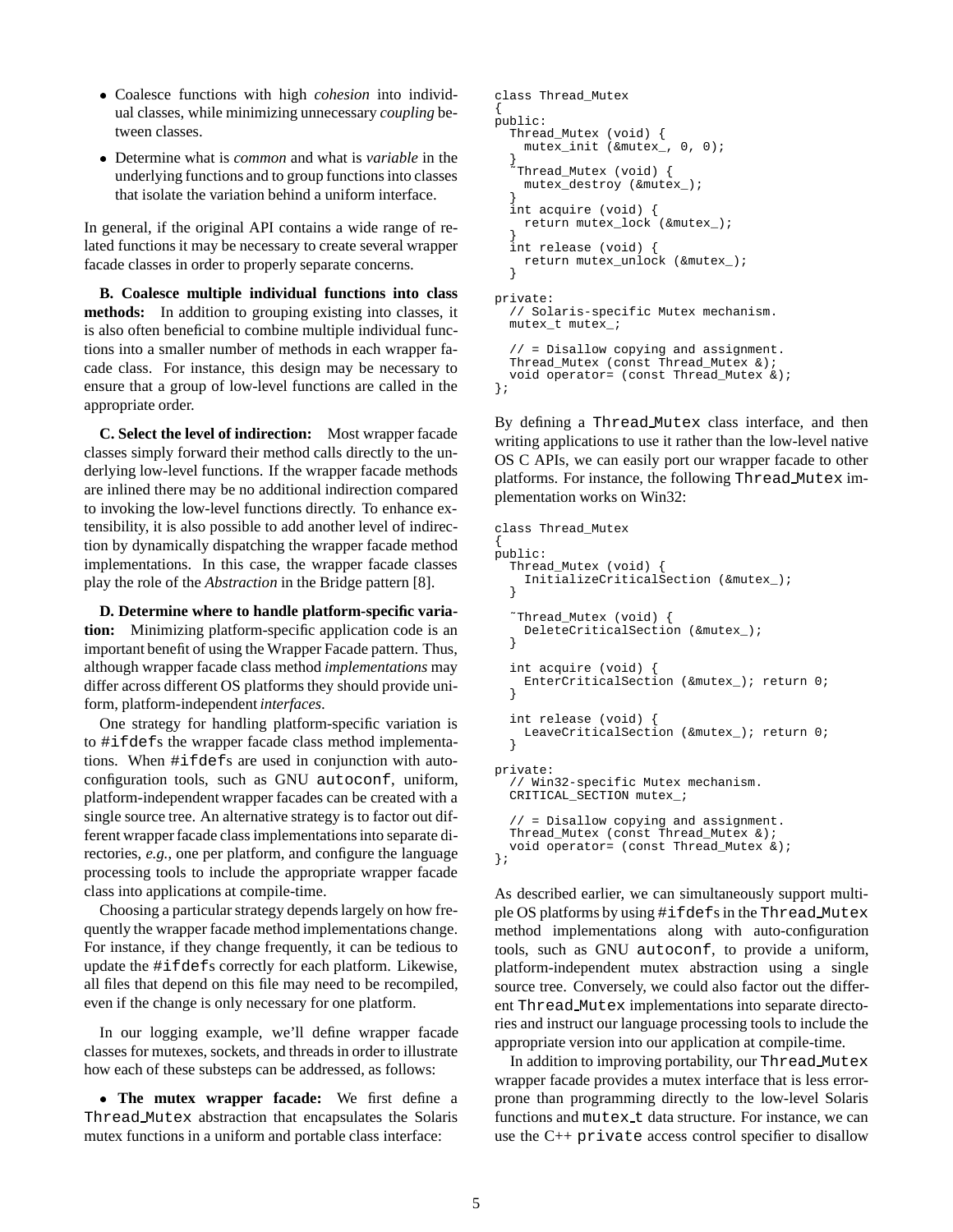copying and assignment of mutexes, which is an erroneous use-case that is not prevented by the less strongly-typed C programming API.

 **The socket wrapper facades:** The socket API is much larger and more expressive than the Solaris mutex API [5]. Therefore, we must define a group of related wrapper facade classes to encapsulate sockets. We'll start by defining the following typedef that handles UNIX/Win32 portability differences:

```
#if !defined (_WINSOCKAPI_)
typedef int SOCKET;
#define INVALID_HANDLE_VALUE -1
#endif /* _WINSOCKAPI_ */
```
Next, we'll define an INET Addr class that encapsulates the Internet domain address struct:

```
class INET_Addr
{
public:
 INET_Addr (u_short port, long addr) {
    // Set up the address to become a server.
   memset (reinterpret_cast <void *> (&addr_),
            0, sizeof addr_);
    addr_.sin_family = AF_INET;
    addr_.sin_port = htons (port);
    addr_.sin_addr.s_addr = htonl (addr);
  }
  u_short get_port (void) const {
   return addr_.sin_port;
  }
  long get_ip_addr (void) const {
    return addr_.sin_addr.s_addr;
  }
  sockaddr *addr (void) const {
    return reinterpret_cast <sockaddr *>
      (&addr_);
  }
  size_t size (void) const {
   return sizeof (addr_);
  }
  // ...
private:
 sockaddr_in addr_;
};
```
Note how the INET Addr constructor eliminates several common socket programming errors by zeroing-out the sockaddr in field and ensuring the port and IP address are converted into network byte order.

The next wrapper facade class, SOCK Stream, encapsulates the I/O operations, such as recv and send, that an application can invoke on a connected socket handle:

```
class SOCK_Stream
{
public:
  // = Constructors.
  // Default constructor.
  SOCK_Stream (void)
   : handle_ (INVALID_HANDLE_VALUE) {}
  // Initialize from an existing HANDLE.
  SOCK_Stream (SOCKET h): handle_ (h) {}
```
// Automatically close the handle on destruction.

```
~SOCK Stream (void) { close (handle ); }
 void set_handle (SOCKET h) { handle_ = h; }
 SOCKET get_handle (void) const { return handle_; }
  // = I/O operations.
  int recv (char *buf, size_t len, int flags = 0);
  int send (const char *buf, size_t len,
            int flags = 0);
  // ...
private:
  // Handle for exchanging socket data.
 SOCKET handle_;
};
```
Note how this class ensures that a socket handle is automatically closed when a SOCK Stream object goes out of scope.

SOCK Stream objects are created by a connection factory, SOCK Acceptor, which encapsulates *passive* connection establishment logic [9]. The SOCK Acceptor constructor initializes the passive-mode acceptor socket to listen at the sock addr address. Likewise, the accept factory method initializes the SOCK Stream with the newly accepted connection, as follows:

```
class SOCK_Acceptor
{
public:
  SOCK_Acceptor (const INET_Addr &sock_addr) {
    // Create a local endpoint of communication.
    handle_ = socket (PF_INET, SOCK_STREAM, 0);// Associate address with endpoint.
    bind (handle_,
          sock \overline{a}dx. addr (),
          sock_addr.size ());
    // Make endpoint listen for connections.
    listen (handle_, 5);
  };
  // Accept a connection and initialize
  // the <stream>.
  int accept (SOCK_Stream &stream) {
    stream.set_handle (accept (handle_, 0, 0));
    if (stream.get_handle ()
        == INVALID_HANDLE_VALUE)
      return -1;
    else return 0;
  }
private:
  // Socket handle factory.
  SOCKET handle_;
};
```
Note how the constructor for the SOCK Acceptor ensures that the low-level socket, bind, and listen functions are always called in the right order.

A complete set of wrapper facades for sockets [5] would also include a SOCK Connector, which encapsulates the *active* connection establishment logic [9].

 **The threading facade:** Many threading APIs are available on different OS platforms, including Solaris threads, POSIX Pthreads, and Win32 threads. These APIs exhibit subtle syntactic and semantic differences, *e.g.*, Solaris and POSIX threads can be spawned in "detached" mode, whereas Win32 threads cannot. It is possible, however, to provide a Thread Manager wrapper facade that encapsulates these differences within a uniform API, as follows: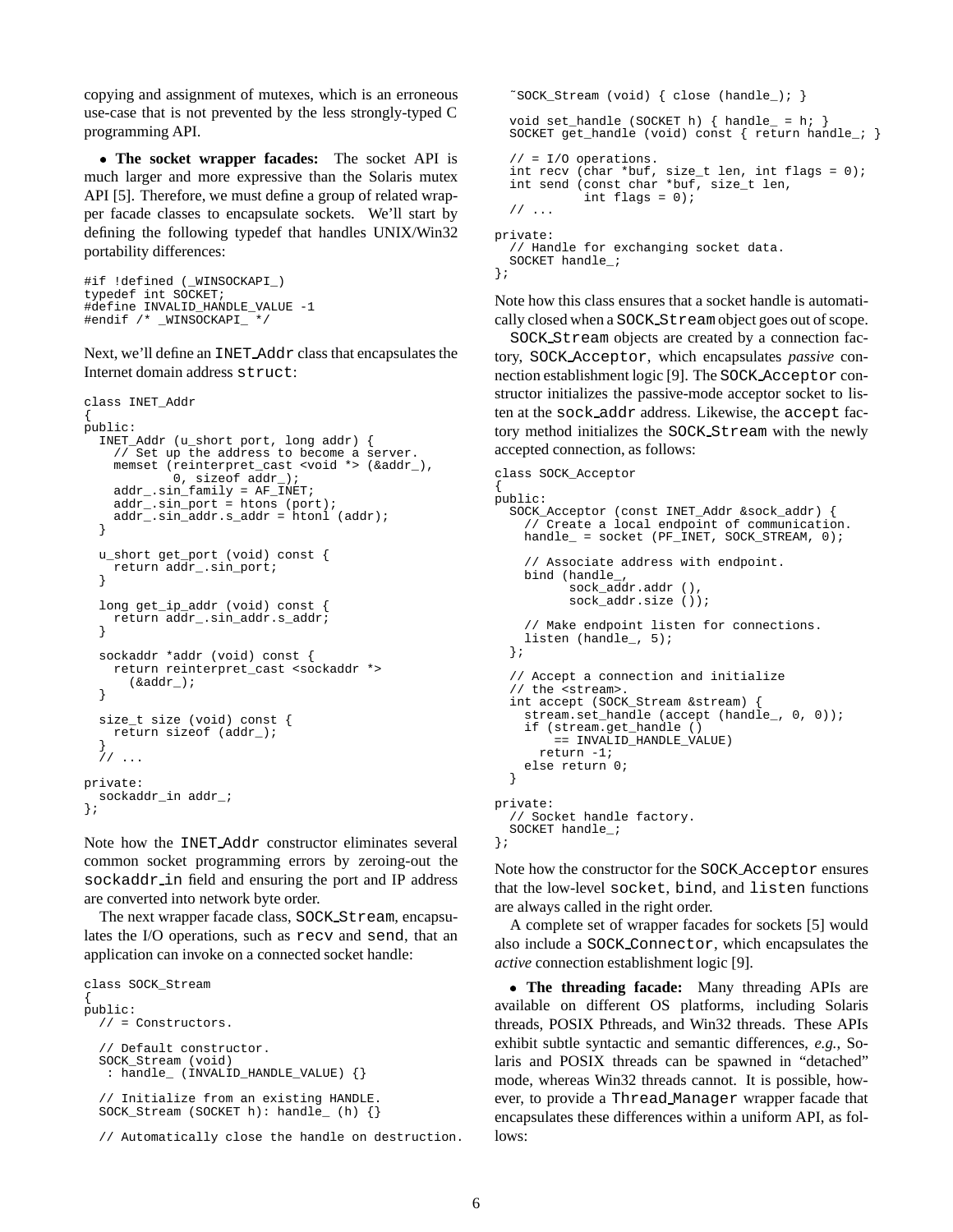```
class Thread_Manager
{
public:
  int spawn (void *(*entry_point) (void *),
              void *arg,
             long flags,
             long stack_size = 0,
             void *stack_pointer = 0,
             thread_t *t_id = 0 {
    thread t t;
    if (t_i/d) == 0)t id = 8tireturn thr_create (stack_size,
                        stack_pointer,
                        entry_point,
                        arg,
                        flags,
                        t_id);
  }
  // ...
};
```
The Thread Manager can also provide methods for joining and canceling threads, as well.

**3. Determine an error handling mechanism:** Low-level C function APIs typically use return values and integer codes, such as errno, to communicate errors back to their callers. This technique is error-prone, however, since callers may neglect to check the return status of their function calls.

A more elegant way of reporting errors is to use exception handling. Many programming languages, such as C++ and Java, use exception handling as an error reporting mechanism. It is also used in some operating systems, such as Win32.

There are several benefits to using exception handling as the error handling mechanism for wrapper facade classes:

 **It is extensible:** Modern programming languages allow the extension of exception handling policies and mechanisms via features that have minimal intrusion on existing interfaces and usage. For instance, C++ and Java use inheritance to define hierarchies of exception classes.

 **It cleanly decouples error handling from normal processing:** For example, error handling information is not passed explicitly to an operation. Moreover, an application cannot accidentally ignore an exception by failing to check function return values.

 **It can be type-safe:** In a languages like C++ and Java exceptions are thrown and caught in a strongly-typed manner to enhance the organization and correctness of error handling code. In contrast to checking a thread-specific error value explicitly, the compiler ensures that the correct handler is executed for each type of exception.

However, there are several drawbacks to the use of exception handling for wrapper facade classes:

 **It is not universally available:** Not all languages provide exception handling. For instance, some C++ compilers do not implement exceptions. Likewise, when an OS provides exception handling services, they must be supported by language extensions, thereby reducing the portability of the code.

 **It complicates the use of multiple languages:** Since languages implement exceptions in different ways, or do not implement exceptions at all, it can be hard to integrate components written in different languages when they throw exceptions. In contrast, reporting error information using integer values or structures provides a more universal solution.

 **It complicates resource management:** Resource management can be complicated if there are multiple exit paths from a block of  $C++$  or Java code [10]. Thus, if garbage collection is not supported by the language or programming environment, care must be taken to ensure that dynamically allocated objects are deleted when an exception is thrown.

 **It is potentially time and/or space inefficient:** Poor implements of exception handling incur time and/or space overhead even when exceptions are not thrown [10]. This overhead can be particularly problematic for embedded systems that must be efficient and have small memory footprints.

The drawbacks of exception handling are particularly problematic for wrapper facades that encapsulate kernellevel device drivers or low-level native OS APIs that must run portably on many platforms [5]. For these types of wrapper facades, a more portable, efficient, and thread-safe way to handle errors is to define an error handler abstraction that maintains information about the success or failure of operations explicitly. One widely used solution for these systemlevel wrapper facades is to use the Thread-Specific Storage pattern [11].

**4. Define related helper classes (optional):** Once the lowlevel functions and data structures are encapsulated within cohesive wrapper facade classes, it often becomes possible to create other helper classes that further simplify application development. The utility of these helper classes typically becomes apparent only after the Wrapper Facade pattern has been applied to cluster low-level functions and their associated data into classes.

In our logging example, for instance, we can leverage the following Guard class that implements the C++ *Scoped Locking* idiom, which ensures that a Thread Mutex is properly released regardless of how the program's flow of control exits a scope:

```
template <class LOCK>
class Guard
{
public:
  Guard (LOCK &lock): lock_ (lock) {
    lock_.acquire ();
  }
  ˜Guard (void) {
    lock_.release ();
  }
private:
  // Hold the lock by reference to avoid
  // the use of the copy constructor...
  LOCK &lock_;
```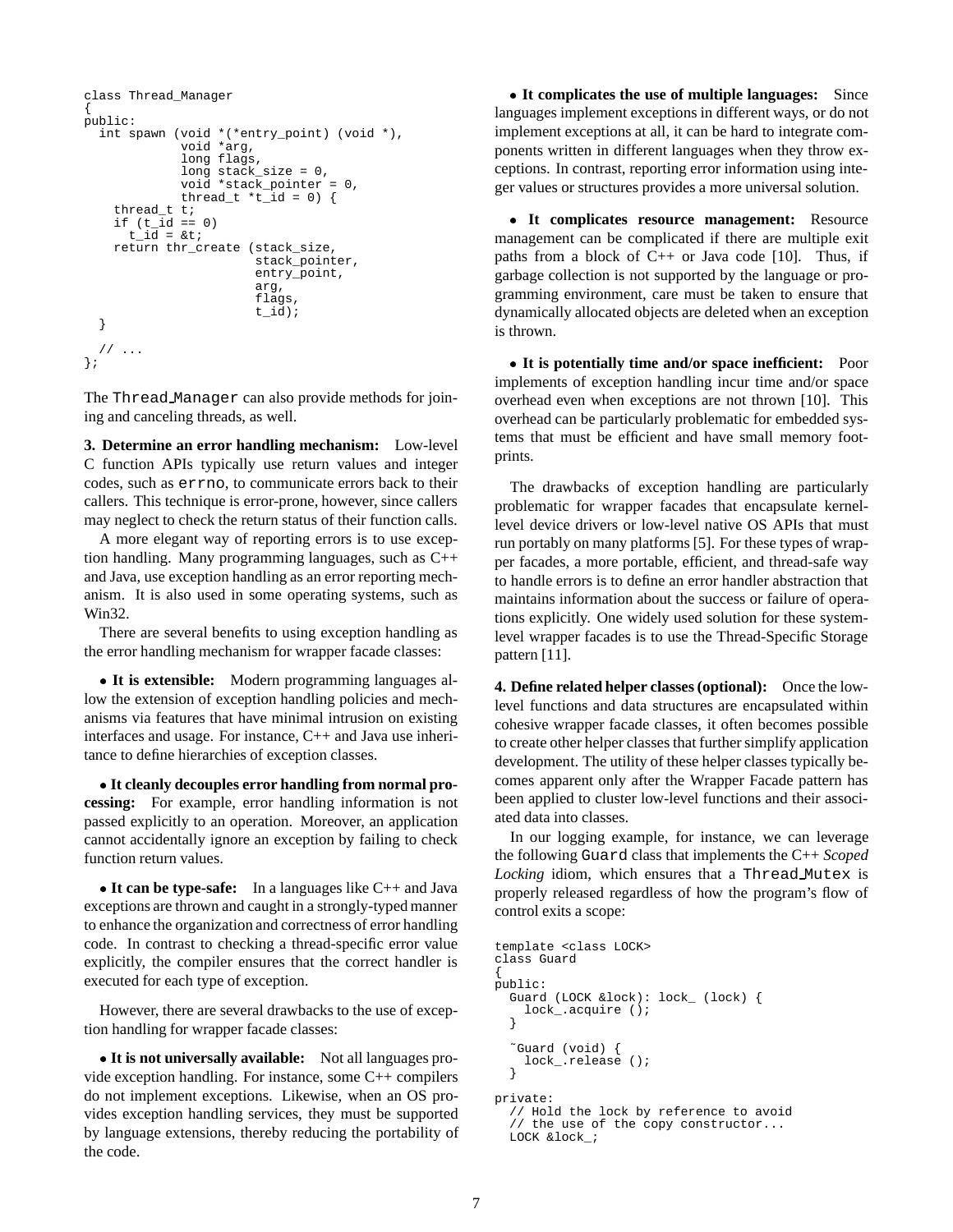The Guard class applies the  $C_{++}$  idiom described in [12] whereby "a constructor acquires resources and the destructor releases them" within a scope, as follows:

```
// ...
{
  // Constructor of <mon> automatically
  // acquires the <mutex> lock.
 Guard<Thread_Mutex> mon (mutex);
  // ... operations that must be serialized ...
   // Destructor of <mon> automatically
  // releases the <mutex> lock.
}
// ...
```
Since we use a *class* as the Thread Mutex wrapper facade, we can easily substitute a different type of locking mechanism, while still reusing the Guard's automatic locking/unlocking protocol. For instance, we can replace the Thread Mutex class with a Process Mutex class, as follows:

```
// Acquire a process-wide mutex.
Guard<Process_Mutex> mon (mutex);
```
It's much harder to achieve this degree of "pluggability" if C functions and data structures are used instead of C++ classes.

### **2.9 Example Resolved**

The code below illustrates the main function of the logging server after its been rewritten to use our wrapper facades for mutexes, sockets, and threads described in Section 2.8:

```
// At file scope.
// Keep track of number of logging requests.
static int request_count;
// Manage threads in this process.
static Thread_Manager thr_mgr;
// Lock to protect request_count.
static Thread_Mutex lock;
// Forward declaration.
static void *logging_handler (void *);
// Port number to listen on for requests.
static const int logging_port = 10000;
// Main driver function for the multi-threaded
// logging server. Some error handling has been
// omitted to save space in the example.
int
main (int argc, char *argv[])
{
  // Internet address of server.
  INET_Addr addr (port);
  // Passive-mode acceptor object.
 SOCK_Acceptor server (addr);
  SOCK_Stream new_stream;
  // Wait for a connection from a client.
  for (i; j) {
    // Accept a connection from a client.
```
server.accept (new\_stream);

```
// Get the underlying handle.
  SOCKET h = new_stream.get_handle ();
  // Spawn off a thread-per-connection.
  thr_mgr.spawn (logging_handler,
                 reinterpret_cast <void *> (h),
                 THR_DETACHED) ;
}
```
The logging handler function runs in a separate thread of control, *i.e.*, one thread for each connected client. It receives and processes logging records on each connection, as follows:

```
// Entry point that processes logging records for
// one client connection.
void *logging_handler (void *arg)
{
  SOCKET h = reinterpret_cast <SOCKET> (arg);
  // Create a <SOCK_Stream> object from SOCKET <h>.
  SOCK_Stream stream (h);
  for (i; j) {
    UINT_32 len; // Ensure a 32-bit quantity.
    char log_record[LOG_RECORD_MAX];
    // The first <recv n> reads the length
    // (stored as a 32-bit integer) of
    // adjacent logging record. This code
    // handles "short-<recv>s".
    ssize_t n = stream.recv_n
      (reinterpret_cast <char *> (&len),
       sizeof len);
    // Bail out if we're shutdown or
    // errors occur unexpectedly.
    if (n \leq 0) break;
    len = ntohl (len); // Convert byte-ordering.
    if (len > LOG_RECORD_MAX) break;
    // The second <recv_n> then reads <len>
    // bytes to obtain the actual record.
    // This code handles "short-<recv>s".
   n = stream.recv_n (log_record, len);
    // Bail out if we're shutdown or
    // errors occur unexpectedly.
   if (n <= 0) break;
    {
     // Constructor of Guard automatically
      // acquires the lock.
     Guard<Thread_Mutex> mon (lock);
      // Execute following two statements in a
     // critical section to avoid race conditions
      // and scrambled output, respectively.
     ++request_count; // Count # of requests
     if (write (STDOUT, log_record, len) == -1)
         break;
      // Destructor of Guard automatically
      // releases the lock, regardless of
      // how we exit this block!
    }
 }
  // Destructor of <stream> automatically
  // closes down <h>.
 return 0;
}
```
Note how the code above fixes the various problems with the previous code shown in Section 2.2. For instance, the destructors of SOCK Stream and Guard will close down the socket handle and release the Thread Mutex, respectively,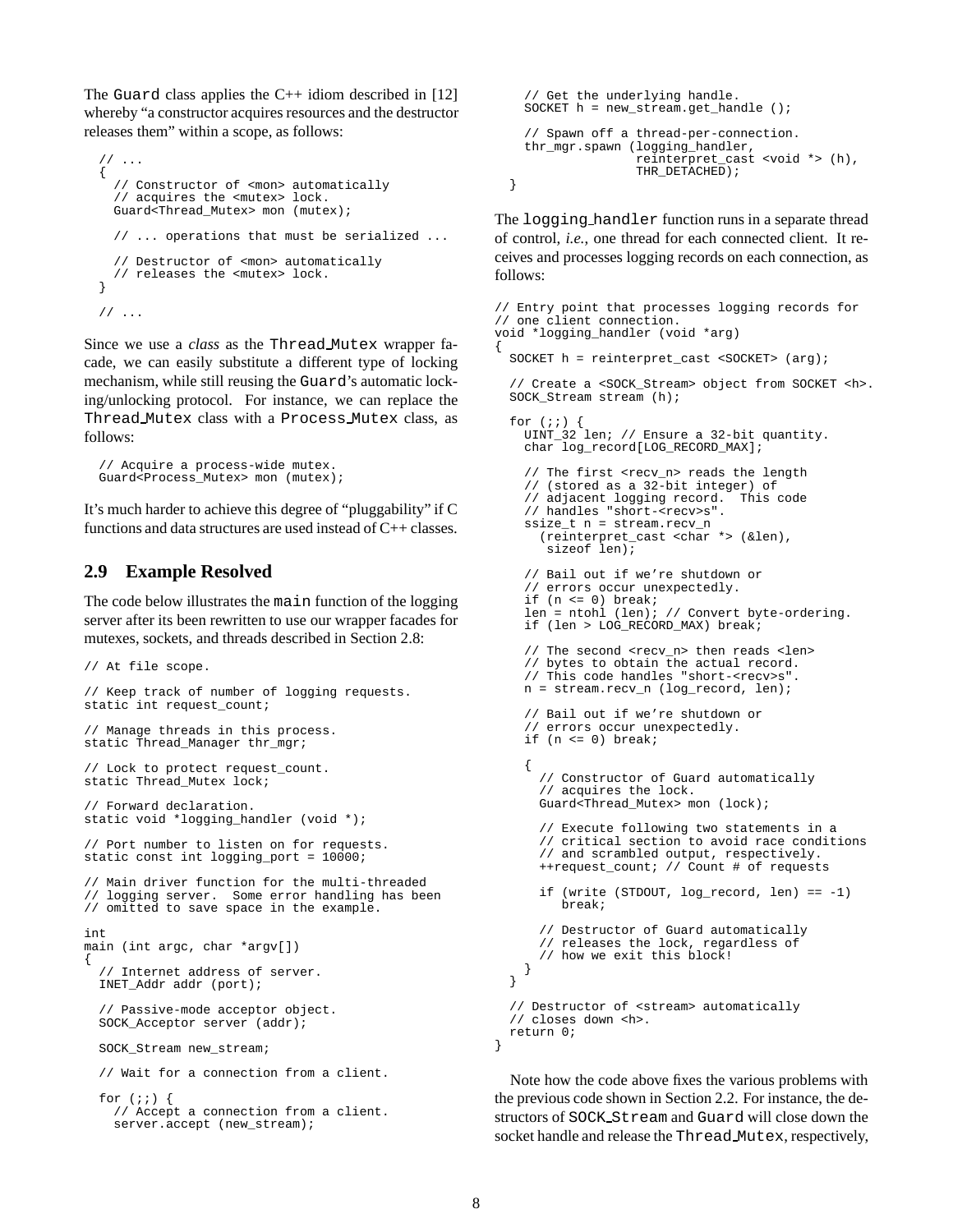regardless of how the blocks of code are exited. Likewise, this code is much easier to port and maintain since it uses no platform-specific APIs.

## **2.10 Known Uses**

The example in this paper focuses on concurrent network programming. However, the Wrapper Facade pattern has also been applied to many other domains, such as GUI frameworks and database class libraries. The following are some well known uses of the Wrapper Facade pattern:

**Microsoft Foundation Classes (MFC):** MFC provides a set of wrapper facades that encapsulate most of the low-level C Win32 APIs, focusing largely on providing GUI components that implement the Microsoft Document/Template architecture.

**The ACE framework:** The mutex, thread, and socket wrapper facades described in Section 2.8 are based on components in the ACE framework [7], such as the ACE Thread Mutex, ACE Thread Manager, and ACE SOCK\* classes, respectively.

**Rogue Wave class libraries:** Rogue Wave's Net.h++ and Threads.h++ class libraries implement wrapper facades for sockets, threads, and synchronization mechanisms on a number of OS platforms.

**ObjectSpace System**<**Toolkit**>**:** Wrapper facades for sockets, threads, and synchronization mechanisms are also provided by the ObjectSpace System<Toolkit>.

**Java Virtual Machine and Java foundation class libraries:** The Java Virtual Machine (JVM) and various Java foundation class libraries, such as AWT and Swing, provide a set of wrapper facades that encapsulate most of the lowlevel native OS system calls and GUI APIs.

### **2.11 Consequences**

The Wrapper Facade pattern provides the following benefits:

**More concise and robust programming interface:** The Wrapper Facade pattern encapsulates many low-level functions within a more concise set of OO class methods. This reduces the tedium of developing applications using low-level functions and data structures, thereby reducing the potential for programming errors.

**Improve application portability and maintainability:** Wrapper Facade classes can be implemented to shield application developers from non-portable aspects of low-level functions and data structures. Moreover, the Wrapper Facade pattern improves software structure by replacing an application configuration strategy based on *physical design* entities, such as files and # ifdefs, with *logical design* entities, such as base classes, subclasses, and their relationships [6]. It is generally easier to understand and maintain applications in terms of their logical design rather than their physical design.

**Improve modularity, reusability, and configurability of applications:** The Wrapper Facade pattern creates reusable class components that can be "plugged" in and out of other components in a wholesale fashion using OO language features like inheritance and parameterized types. In contrast, it is much harder to replace groups of functions without resorting to coarse-grained OS utilities, such as linkers or file systems.

The Wrapper Facade pattern has the following liability:

**Additional indirection:** The Wrapper Facade pattern can incur additional indirection compared with using low-level functions and data structures directly. However, languages that support inlining, such as C++, can implement this pattern with no significant overhead since compilers can inline the method calls used to implement the wrapper facades.

### **2.12 See Also**

The Wrapper Facade pattern is similar to the Facade pattern [8]. The intent of the Facade pattern is to simplify the interface for a subsystem. The intent of the Wrapper Facade pattern is more specific: it provides concise, robust, portable, and maintainable class interfaces that encapsulate low-level functions and data structures, such as the native OS mutex, socket, thread, and GUI C language APIs. In general, Facades hide complex class relationships behind a simpler API, whereas Wrapper Facades hide complex function and data structure relationships behind a richer class API.

The Wrapper Facade pattern can be implemented using the Bridge pattern [8] if dynamic dispatching is used to implement wrapper facade methods that play the role of the *Abstraction* in the Bridge pattern.

# **3 Concluding Remarks**

This paper describes the Wrapper Facade pattern and gives a detailed example illustrating how to use it. Implementations of the ACE wrapper facade components described in this paper are freely available in the ACE [7] software distribution at URL www.cs.wustl.edu/˜schmidt/ACE.html. This distribution contains complete C++ source code, documentation, and example test drivers developed at Washington University, St. Louis. ACE is currently being used in many communication software projects at companies like Bellcore, Boeing, DEC, Ericsson, Kodak, Lucent, Motorola, SAIC, and Siemens.

# **Acknowledgements**

Thanks to Hans Rohnert, Regine Meunier, Michael Stal, Christa Schwanninger, Frank Buschmann, and Brad Appleton for extensive comments that greatly improved the form and content of the Wrapper Facade pattern description.